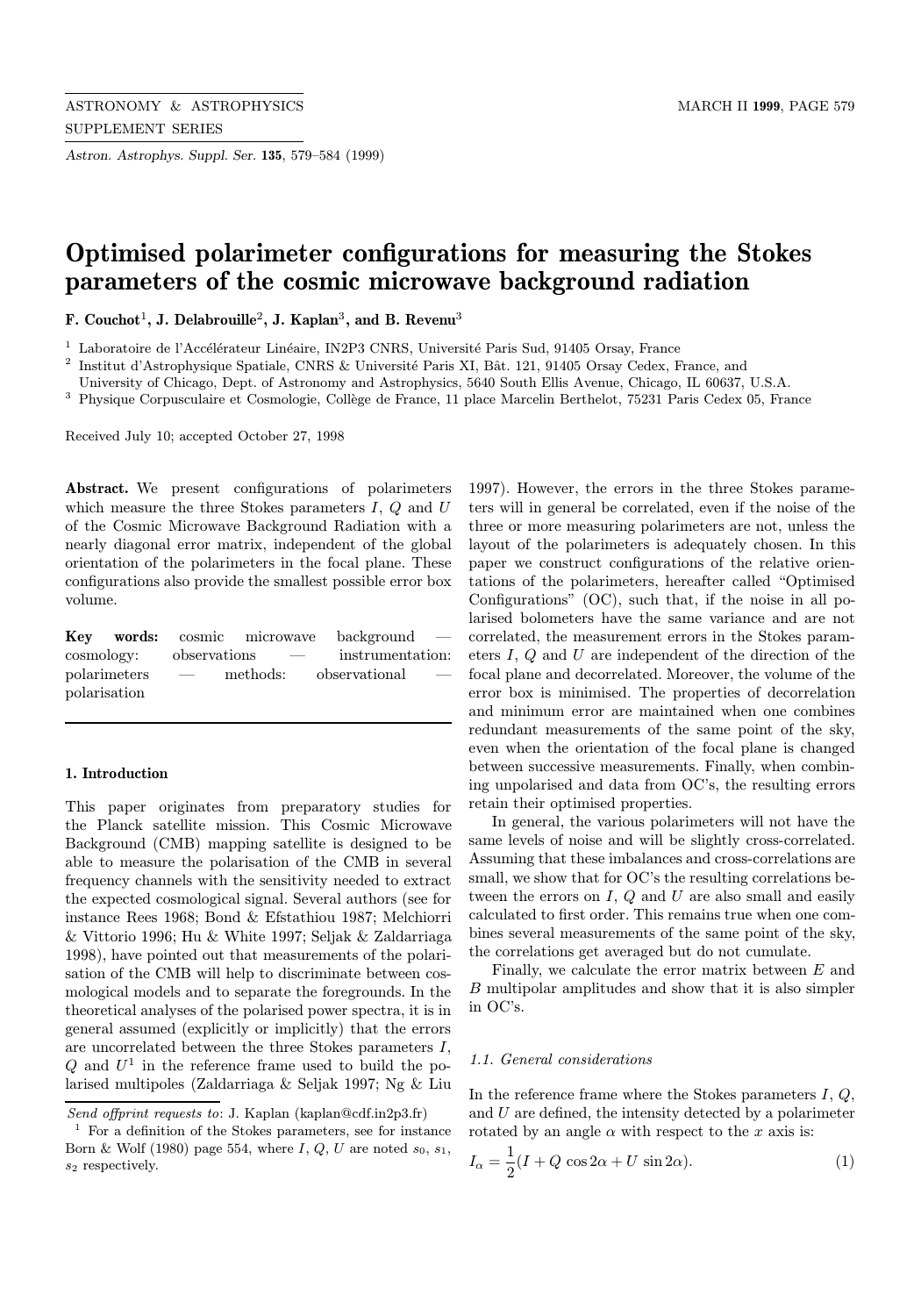$\sqrt{ }$ 

Because polarimeters only measure intensities, angle  $\alpha$ can be kept between 0 and π. To be able to separate the 3 Stokes parameters, at least 3 polarised detectors are needed (or 1 unpolarised and 2 polarised), with angular separations different from multiples of  $\pi/2$ . If one uses  $n \geq 3$  polarimeters with orientations  $\alpha_p$ ,  $1 \leq p \leq n$  for a given line of sight, the Stokes parameters will be estimated by minimising the  $\chi^2$ :

$$
\chi^{2} = (\mathbf{M} - \mathbf{AS})^{T} \mathbf{N}^{-1} (\mathbf{M} - \mathbf{AS})
$$
\nwhere  $\mathbf{M} = \begin{pmatrix} m_{1} \\ \vdots \\ m_{p} \\ \vdots \\ m_{n} \end{pmatrix}$  is the vector of measurements, and

N is their  $n \times n$  noise autocorrelation matrix. The  $n \times 3$ matrix

$$
\mathbf{A} = \frac{1}{2} \begin{pmatrix} 1 & \cos 2\alpha_1 & \sin 2\alpha_1 \\ \vdots & \vdots & \vdots \\ 1 & \cos 2\alpha_p & \sin 2\alpha_p \\ \vdots & \vdots & \vdots \\ 1 & \cos 2\alpha_n & \sin 2\alpha_n \end{pmatrix}
$$
(3)

relates the results of the  $n$  measurements to the vector of the Stokes parameters  $\mathbf{S} = \begin{pmatrix} I & I \\ Q & I \end{pmatrix}$ in a given reference frame, for instance a reference frame fixed with respect to the focal instrument. If one looks in the same direction of the sky, but with the instrument rotated by an angle  $\psi$  in the focal plane, the matrix  $A$  is simply transformed with a rotation matrix of angle  $2 \psi$ :

$$
\mathbf{A} \to \mathbf{A} \ \mathbf{R}(\psi), \text{ with } \mathbf{R}(\psi) = \begin{pmatrix} 1 & 0 & 0 \\ 0 & \cos 2\psi & \sin 2\psi \\ 0 & -\sin 2\psi & \cos 2\psi \end{pmatrix}. \tag{4}
$$

As is well known, the resulting estimation for the Stokes parameters and their variance matrix  $V$  are:

$$
\mathbf{S} = \left(\mathbf{A}^T \mathbf{N}^{-1} \mathbf{A}\right)^{-1} \mathbf{A}^T \mathbf{N}^{-1} \mathbf{M},
$$
  
and  

$$
\mathbf{V} = \left(\mathbf{A}^T \mathbf{N}^{-1} \mathbf{A}\right)^{-1}.
$$
 (5)

### 2. Optimised configurations

# 2.1. The ideal case

If we assume that the measurements  $m_p$   $(1 \leq p \leq n)$  have identical and decorrelated errors  $(\mathbf{N}_{pq} = \langle \delta m_p \delta m_q \rangle = \sigma_0^2 \delta_{pq}),$  the  $\chi^2$  is simply:

$$
\chi^{2} = \frac{1}{\sigma^{2}} \sum_{p=1}^{n} \left[ m_{p} - \frac{1}{2} (I + Q \cos 2\alpha_{p} + U \sin 2\alpha_{p}) \right]^{2},
$$
\n(6)



Fig. 1. The relative orientations of polarimeters in "Optimised Configurations" with 3, 4 and 5 detectors

and the inverse of the covariance matrix of the Stokes parameters is given by:

$$
\mathbf{V}^{-1} = \frac{1}{\sigma^2} \mathbf{X}, \qquad \mathbf{X} = \mathbf{A}^T \mathbf{A} = \frac{1}{4} \times \qquad (7)
$$
  
\n
$$
n \qquad \sum_{1}^{n} \cos 2\alpha_p \qquad \sum_{1}^{n} \sin 2\alpha_p
$$
  
\n
$$
\sum_{1}^{n} \cos 2\alpha_p \frac{1}{2} (n + \sum_{1}^{n} \cos 4\alpha_p) \frac{1}{2} \sum_{1}^{n} \sin 4\alpha_p
$$

$$
\begin{bmatrix}\n\sum_{1}^{n} \cos 2\alpha_p & \frac{1}{2}(n + \sum_{1}^{n} \cos 4\alpha_p) & \frac{1}{2} \sum_{1}^{n} \sin 4\alpha_p \\
\sum_{1}^{n} \sin 2\alpha_p & \frac{1}{2} \sum_{1}^{n} \sin 4\alpha_p & \frac{1}{2}(n - \sum_{1}^{n} \cos 4\alpha_p)\n\end{bmatrix}.
$$

It is shown in the appendix that, if the orientations of the polarimeters are evenly distributed on 180◦:

$$
\alpha_p = \alpha_1 + (p-1)\frac{\pi}{n}, \ p = 1... \ n, \text{ with } n \ge 3,
$$
\n(8)

the matrix  $V$  takes the very simple diagonal form:

$$
\mathbf{V}_0 = \sigma^2 \mathbf{X}_0^{-1}, \text{ with } \mathbf{X}_0^{-1} = \frac{4}{n} \begin{pmatrix} 1 & 0 & 0 \\ 0 & 2 & 0 \\ 0 & 0 & 2 \end{pmatrix}, \tag{9}
$$

independent of the orientation of the focal plane, while its determinant is minimised. In other words, at the same time, the errors on the Stokes parameters get decorrelated, their error matrix becomes independent of the orientation of the focal plane and the volume of the error ellipsoid takes its smallest possible value:  $\frac{\pi}{3} \left( \frac{4\sigma}{\sqrt{n}} \right)^3$ .

The "Optimised Configurations" (OC) are the sets of polarimeters which satisfy condition (8), (see Fig. 1). They are hereafter referred to by the subscript 0 as in Eq. (9). The smallest OC involves three polarimeters with relative angle  $\pi/3$ . With 4 polarimeters, the angular separation must be  $\pi/4$ , and so on. Note that a configuration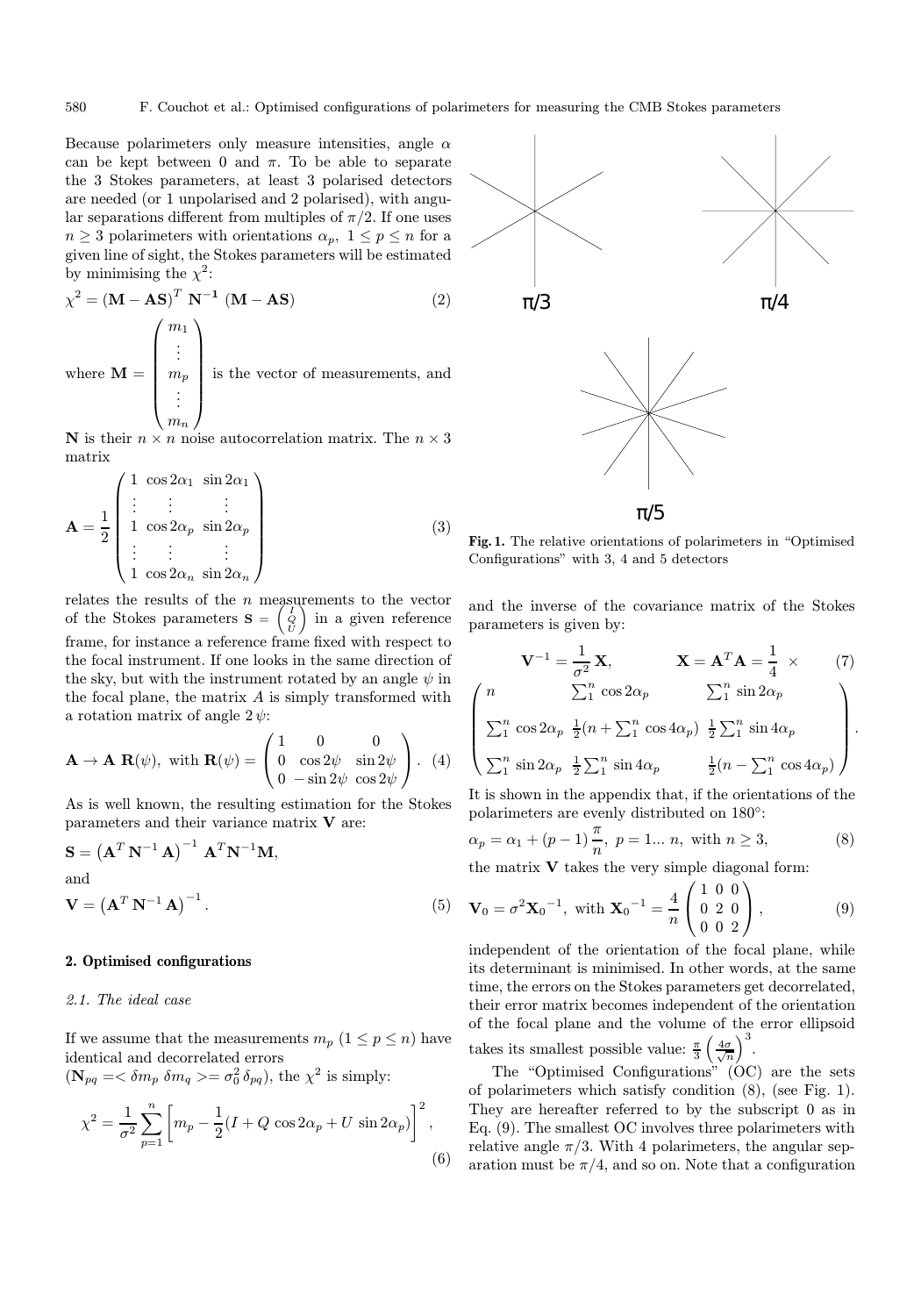with one unpolarised detector and 2 polarised detectors can never measure the Stokes parameters with uncorrelated errors, because this would require polarimeters oriented 90◦ apart from each other, which would not allow the breaking of the degeneracy between Q and U.

If one combines several OC's with several unpolarised detectors, all uncorrelated with each other, the resulting covariance matrix for the Stokes parameters remains diagonal and independent of the orientation of the various OC's. More precisely, when combining the measurements of  $n<sub>T</sub>$  unpolarised detectors (temperature measurements), with  $n_P$  polarised detectors arranged in OC's, the covariance matrix of the Stokes parameters reads:

$$
\mathbf{V} = \frac{4 \sigma_P^2}{n_P} \begin{pmatrix} \left(1 + 4 \frac{n_T}{n_P} \left(\frac{\sigma_P}{\sigma_T}\right)^2\right)^{-1} & 0 & 0\\ 0 & 2 & 0\\ 0 & 0 & 2 \end{pmatrix},
$$
\n(10)

where we have introduced inverse average noise levels,  $\sigma_T$  and  $\sigma_P$ , for the unpolarised and polarised detectors respectively:

$$
\frac{1}{\sigma_T^2} = \left\langle \frac{1}{\sigma_{\text{unpolarised}}^2} \right\rangle, \text{ and } \frac{1}{\sigma_P^2} = \left\langle \frac{1}{\sigma_{\text{polarised}}^2} \right\rangle. (11)
$$

Note that the levels of noise can be different from one OC to the other and from those of the unpolarised detectors.

#### 2.2. A more realistic description of the measurements

In general one expects that there will be some slight imbalance and cross-correlation between the noise of the detectors. The noise matrix of the measurements will in general take the form:

$$
\mathbf{N} = \sigma^2 (\mathbb{1} + \hat{\beta} + \hat{\gamma}),\tag{12}
$$

where the imbalance  $\hat{\beta}$  and cross-correlation  $\hat{\gamma}$  matrices

$$
\hat{\beta} = \begin{pmatrix} \beta_{11} & 0 & 0 & \dots \\ 0 & \beta_{22} & 0 & \dots \\ 0 & 0 & \beta_{33} & \dots \\ \vdots & \vdots & \vdots & \ddots \end{pmatrix}, \text{Tr}(\hat{\beta}) = 0, \text{ and}
$$

$$
\hat{\gamma} = \begin{pmatrix} 0 & \gamma_{12} & \gamma_{13} & \dots \\ \gamma_{12} & 0 & \gamma_{23} & \dots \\ \gamma_{13} & \gamma_{23} & 0 & \dots \\ \vdots & \vdots & \vdots & \ddots \end{pmatrix}, \tag{13}
$$

are "small", that is will be treated as first order perturbations in the following, and therefore

$$
\mathbf{N}^{-1} = \frac{1}{\sigma^2} \left( \mathbb{1} - \hat{\beta} - \hat{\gamma} \right).
$$

To this order, the variance matrix of the Stokes parameters is easily obtained from Eq. (5):

$$
\mathbf{V} = \sigma^2 \left[ \mathbf{X}^{-1} + \hat{\mathcal{B}} + \hat{\mathcal{G}} \right],\tag{14}
$$

where the matrix  $X$  is given by Eq. (7) and the first order corrections to **V**, matrices  $\hat{\mathcal{B}}$  and  $\hat{\mathcal{G}}$ , read:

$$
\begin{pmatrix} \hat{\mathcal{B}} \\ \hat{\mathcal{G}} \end{pmatrix} = \mathbf{X}^{-1} \mathbf{A}^T \begin{pmatrix} \hat{\beta} \\ \hat{\gamma} \end{pmatrix} \mathbf{A} \mathbf{X}^{-1}.
$$
 (15)

In an OC, the matrix  $X^{-1}$  takes the simple diagonal form  $X_0$ <sup>-1</sup> of Eq. (9), and the non diagonal parts,  $\hat{\mathcal{B}}$  and  $\hat{\mathcal{G}}$ remain of order 1 in  $\hat{\beta}$  and  $\hat{\gamma}$ . For instance, if we consider an OC with 3 polarimeters, and polarimeter number 1 is oriented in the x direction,

$$
\hat{\mathcal{B}} = \frac{4}{3} \begin{pmatrix} 0 & \beta_{11} & \frac{\beta_{22} - \beta_{33}}{\sqrt{3}} \\ \beta_{11} & \beta_{11} & \frac{\beta_{33} - \beta_{22}}{\sqrt{3}} \\ \frac{\beta_{22} - \beta_{33}}{\sqrt{3}} & \frac{\beta_{33} - \beta_{22}}{\sqrt{3}} & -\beta_{11} \end{pmatrix},
$$

where  $\beta_{2,2} + \beta_{3,3} = -\beta_{1,1}$ , and

$$
\hat{G} = \frac{4}{3} \times \frac{2(\gamma_1 \cdot 2 + \gamma_1 \cdot 3 + \gamma_2 \cdot 3)}{\gamma_1 \cdot 3 - 2\gamma_2 \cdot 3} \cdot \frac{\gamma_1 \cdot 2 + \gamma_1 \cdot 3 - 2\gamma_2 \cdot 3}{\gamma_1 \cdot 3 - 2\gamma_2 \cdot 3} \cdot \frac{\gamma_1 \cdot 2 - \gamma_1 \cdot 3}{\gamma_1 \cdot 3 - 2\gamma_1 \cdot 3}}{\gamma_1 \cdot 3 - 2\gamma_1 \cdot 3} \cdot \frac{2(\gamma_1 \cdot 2 - \gamma_1 \cdot 3)}{\gamma_1 \cdot 3} \cdot \frac{2(\gamma_1 \cdot 2 - \gamma_1 \cdot 3)}{\gamma_1 \cdot 3} \cdot \frac{2(\gamma_1 \cdot 2 - \gamma_1 \cdot 3)}{\gamma_1 \cdot 3} \cdot \frac{2(\gamma_1 \cdot 2 - \gamma_1 \cdot 3)}{\gamma_1 \cdot 3} \cdot \frac{2(\gamma_1 \cdot 2 - \gamma_1 \cdot 3)}{\gamma_1 \cdot 3} \cdot \frac{2(\gamma_1 \cdot 2 - \gamma_1 \cdot 3)}{\gamma_1 \cdot 3} \cdot \frac{2(\gamma_1 \cdot 2 - \gamma_1 \cdot 3)}{\gamma_1 \cdot 3} \cdot \frac{2(\gamma_1 \cdot 2 - \gamma_1 \cdot 3)}{\gamma_1 \cdot 3} \cdot \frac{2(\gamma_1 \cdot 2 - \gamma_1 \cdot 3)}{\gamma_1 \cdot 3} \cdot \frac{2(\gamma_1 \cdot 2 - \gamma_1 \cdot 3)}{\gamma_1 \cdot 3} \cdot \frac{2(\gamma_1 \cdot 2 - \gamma_1 \cdot 3)}{\gamma_1 \cdot 3} \cdot \frac{2(\gamma_1 \cdot 2 - \gamma_1 \cdot 3)}{\gamma_1 \cdot 3} \cdot \frac{2(\gamma_1 \cdot 2 - \gamma_1 \cdot 3)}{\gamma_1 \cdot 3} \cdot \frac{2(\gamma_1 \cdot 2 - \gamma_1 \cdot 3)}{\gamma_1 \cdot 3} \cdot \frac{2(\gamma_1 \cdot 2 - \gamma_1 \cdot 3)}{\gamma_1 \cdot 3} \cdot \frac{2(\gamma_1 \cdot 2 - \gamma_1 \cdot 3)}{\gamma_1 \cdot 3} \cdot \frac{2(\gamma_1 \cdot 2 - \gamma_1 \cdot 3)}{\gamma_1 \cdot 3} \cdot \frac{2(\gamma_1 \cdot 2 - \gamma_
$$

Note that  $\hat{\mathcal{B}}$  and  $\hat{\mathcal{G}}$  transform under a rotation of the focal plane by a rotation  $\mathbf{R}(\psi)$ :

$$
\begin{pmatrix}\n\hat{\mathcal{B}} \\
\hat{\mathcal{G}}\n\end{pmatrix} \to \mathbf{R}(\psi)^{-1} \begin{pmatrix}\n\hat{\mathcal{B}} \\
\hat{\mathcal{G}}\n\end{pmatrix} \mathbf{R}(\psi).
$$
\n(16)

Because  $V_0$  is invariant, as long as  $\beta$  and  $\hat{\gamma}$  are small the dependence of  $V$  on the orientation of the focal plane remains weak.

# 3. Co-adding measurements

The planned scanning strategy of Planck goes stepwise: at each step the satellite will spin about 100 times around a fixed axis, covering the same circular scan, then the spin axis of the satellite will be moved by a few arc-minutes, and so on. This provides two types of redundancy: every pixel along each circle will be scanned about 100 times, and some pixels will be seen by several circles, with different orientations of the focal plane. In this section we show, assuming a perfect white noise along each scan, that the properties of the error matrix of the Stokes parameters coming from OC's are kept if all data are simply co-added at each pixel, whatever the orientations of the focal plane. The redundancy provided by intersecting circles can be used to remove the stripes induced on maps by low-frequency noise in the data streams. An extension adapted to polarised measurements of the method proposed by Delabrouille (1998) for the de-striping of Planck maps is studied in Revenu et al. (1999).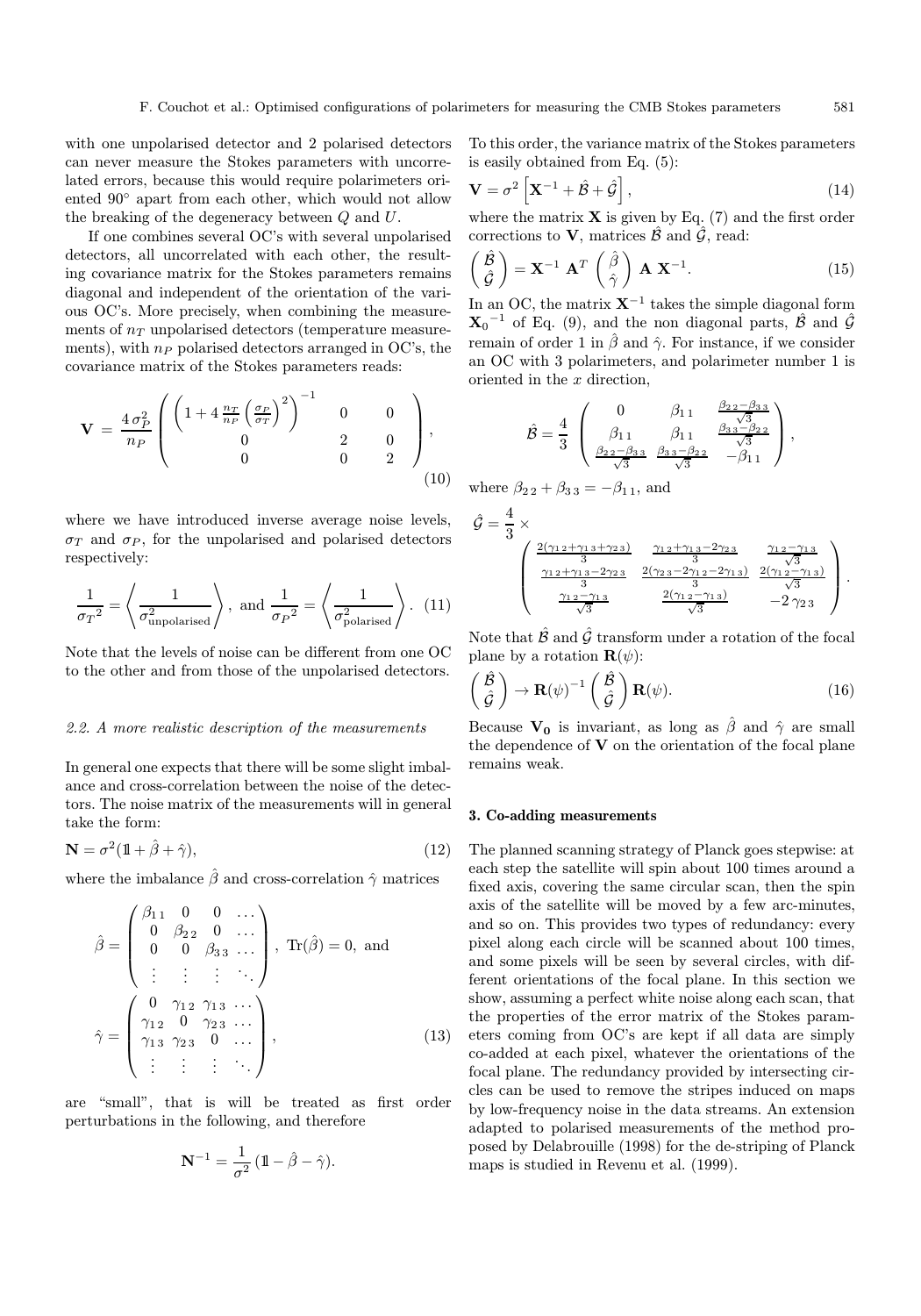Here we assume that the noise is not correlated between different scans and can thus be described by one matrix  $N_l$  for each scan, indexed by l, passing through the pixel. The  $\chi^2$  is then the sum of the  $\chi_l^2$  over the L scans that cross the pixel:

$$
\chi^2 = \sum_{l=1}^{L} (\mathbf{M}_l - \mathbf{A}_l \mathbf{S})^T \mathbf{N}_l^{-1} (\mathbf{M}_l - \mathbf{A}_l \mathbf{S}).
$$
 (17)

The estimator of the Stokes parameters stemming from this  $\chi^2$  is

$$
\mathbf{S} = \left(\sum_{l=1}^{L} \mathbf{A}_l^T \mathbf{N}_l^{-1} \mathbf{A}_l\right)^{-1} \sum_{l=1}^{L} \mathbf{A}_l^T \mathbf{N}_l^{-1} \mathbf{M}_l, \tag{18}
$$

with variance matrix:

$$
\mathbf{V} = \left(\sum_{l=1}^{L} \mathbf{A}_l^T \, \mathbf{N}_l^{-1} \, \mathbf{A}_l\right)^{-1}.\tag{19}
$$

In the ideal case, for a given scan, the noise (assumed to be white on each scan) has the same variance for all bolometers with no correlation between them, although it can vary from one scan to the other:

$$
\mathbf{N}_l = \sigma_l^2 \mathbb{1},\tag{20}
$$

and one can write the resulting variance combining the L scans:

$$
\mathbf{V}_L = \left(\sum_{l=1}^L \frac{\mathbf{X}_l}{\sigma_l^2}\right)^{-1} = \left(\sum_{l=1}^L \frac{1}{\sigma_l^2} \mathbf{R}^{-1}(\psi_l) \mathbf{X}_1 \mathbf{R}(\psi_l)\right)^{-1}, (21)
$$

where  $\mathbf{X}_l = \mathbf{A}_l^T \mathbf{A}_l$ , and we have written explicitly the rotation matrices which connect the orientation of the focal plane along scan  $l$  with that along scan 1. Note that these matrices are dependent of the position along the scan through angle  $\psi_l$ .

If the observing setup is in an OC, all orientation dependence drops out and the expression of the covariance matrix becomes diagonal as for a single measurement (Eq. 9):

$$
\mathbf{V}_{0 L} = \frac{4 \sigma_L^2}{n L} \begin{pmatrix} 1 & 0 & 0 \\ 0 & 2 & 0 \\ 0 & 0 & 2 \end{pmatrix} = \frac{\sigma_L^2}{L} \mathbf{X}_0^{-1},
$$
(22)

where  $X_0^{-1}$  is defined in Eq. (9) and the average noise level  $\sigma_L$  is defined as:

$$
\frac{1}{\sigma_L^2} = \left\langle \frac{1}{\sigma_l^2} \right\rangle. \tag{23}
$$

Of course one recovers the fact that, with L measurements, the errors on the Stokes parameters are reduced by a facthe error<br>tor  $\sqrt{L}$ .

More realistically, we expect that the noise matrices will take a form similar to Eq. (12):

$$
\mathbf{N}_l = \sigma_l^2 \left( 1 + \hat{\beta}_l + \hat{\gamma}_l \right). \tag{24}
$$

If  $\hat{\beta}_l$  and  $\hat{\gamma}_l$  are small, first order inversion allows to calculate **V** ( $V_L$  is given by Eq. (21)):

$$
\mathbf{V} = \mathbf{V}_L + \mathbf{V}_L \sum_{l=1}^{L} \mathbf{A}_l^T \frac{\hat{\beta}_l + \hat{\gamma}_l}{\sigma_l^2} \mathbf{A}_l \mathbf{V}_L.
$$
 (25)

If the focal plane is in an OC, this expression simplifies to

$$
\mathbf{V}_L = \frac{\sigma_L^2}{L} \left( \mathbf{X}_0^{-1} + \frac{\sigma_L^2}{L} \sum_{l=1}^L \frac{\hat{\mathcal{B}}_l + \hat{\mathcal{G}}_l}{\sigma_l^2} \right),\tag{26}
$$

where

$$
\begin{pmatrix} \hat{\mathcal{B}}_l \\ \hat{\mathcal{G}}_l \end{pmatrix} = \mathbf{R}^{-1}(\psi_l) \mathbf{X}_0^{-1} \mathbf{A}_1^T \begin{pmatrix} \hat{\beta}_l \\ \hat{\gamma}_l \end{pmatrix} \mathbf{A}_1 \mathbf{X}_0^{-1} \mathbf{R}(\psi_l). (27)
$$

The  $1/L$  factor inside the parenthesis in equation (26) implies that the cross-correlations and the dependence on on the orientation  $\psi_l$  of the focal plan remain weak when one cumulates measurements of the same pixel.

# 4. The error covariance matrix of the scalar E and B parameters

Scalar polarisation parameters, denoted  $E$  and  $B$ , have been introduced, which do not depend on the reference frame (Newman & Penrose 1966; Zaldarriaga & Seljak 1997). However, the properties of OCs do not propagate simply to the error matrix of the  $E$  and  $B$  parameters because their definition is non local in terms of the Stokes parameters.

Nevertheless, if the measurements errors are not correlated between different points of the sky (or if the correlation has been efficiently suppressed by the data treatment) then the elements of the error matrix of the multipolar coefficients  $a_{E,lm}$  and  $a_{B,lm}$  can be written in a simple form which is given in Appendix B for a general configuration.

For an OC, the error matrix simplifies further and its elements reduce to:

$$
\langle \delta a_{\frac{E}{B},lm} \delta a_{\frac{E}{B},l'm'} \rangle^* \rangle = \frac{1}{2} \left( \frac{4 \pi}{N_{pix}} \right)^2 \sum_{\hat{\mathbf{n}}_k} \sigma_{\text{Stokes}}^2(\hat{\mathbf{n}}_k) \times \left[ 2Y_{lm}(\hat{\mathbf{n}}_k)^* 2Y_{l'm'}(\hat{\mathbf{n}}_k) + {}_{-2}Y_{lm}(\hat{\mathbf{n}}_k)^* {}_{-2}Y_{l'm'}(\hat{\mathbf{n}}_k) \right] \langle \delta a_{E,lm} \delta a_{B,l'm'} \rangle^* \rangle = \frac{i}{2} \left( \frac{4 \pi}{N_{pix}} \right)^2 \sum_{\hat{\mathbf{n}}_k} \sigma_{\text{Stokes}}^2(\hat{\mathbf{n}}_k) \times \left[ 2Y_{lm}(\hat{\mathbf{n}}_k)^* 2Y_{l'm'}(\hat{\mathbf{n}}_k) - {}_{-2}Y_{lm}(\hat{\mathbf{n}}_k)^* {}_{-2}Y_{l'm'}(\hat{\mathbf{n}}_k) \right].
$$

where  $N_{pix}$  is the total number of pixels in the sky,  $\sigma_{\rm Stokes}$ is the common r.m.s. error on the  $Q$  and  $U$  Stokes parameters,  $\hat{\mathbf{n}}_k$  is the direction of pixel k and functions  $\pm 2Y_{lm}(\hat{\mathbf{n}}_k)$ are the spin 2 spherical harmonics. If  $\sigma_{\text{Stokes}}$  does not depend on the direction in the sky, a highly improbable situation, then the orthonormality of the spin weighted spherical harmonics makes the error matrix fully diagonal in the limit of a large number of pixels:

$$
\begin{aligned}\n&\left(\begin{array}{l} < \delta a_{E,lm} \, \delta a_{E,l'm'}{}^* > \; < \delta a_{E,lm} \, \delta a_{B,l'm'}{}^* > \\
 < \delta a_{B,lm} \, \delta a_{E,l'm'}{}^* > \; < \delta a_{B,lm} \, \delta a_{B,l'm'}{}^* > \n \end{array}\right) \\
&= 1 \, \frac{4 \, \pi}{N_{pix}} \, \sigma_{\text{Stokes}}^2 \, \delta_{ll'} \delta_{mm'}.\n\end{aligned}
$$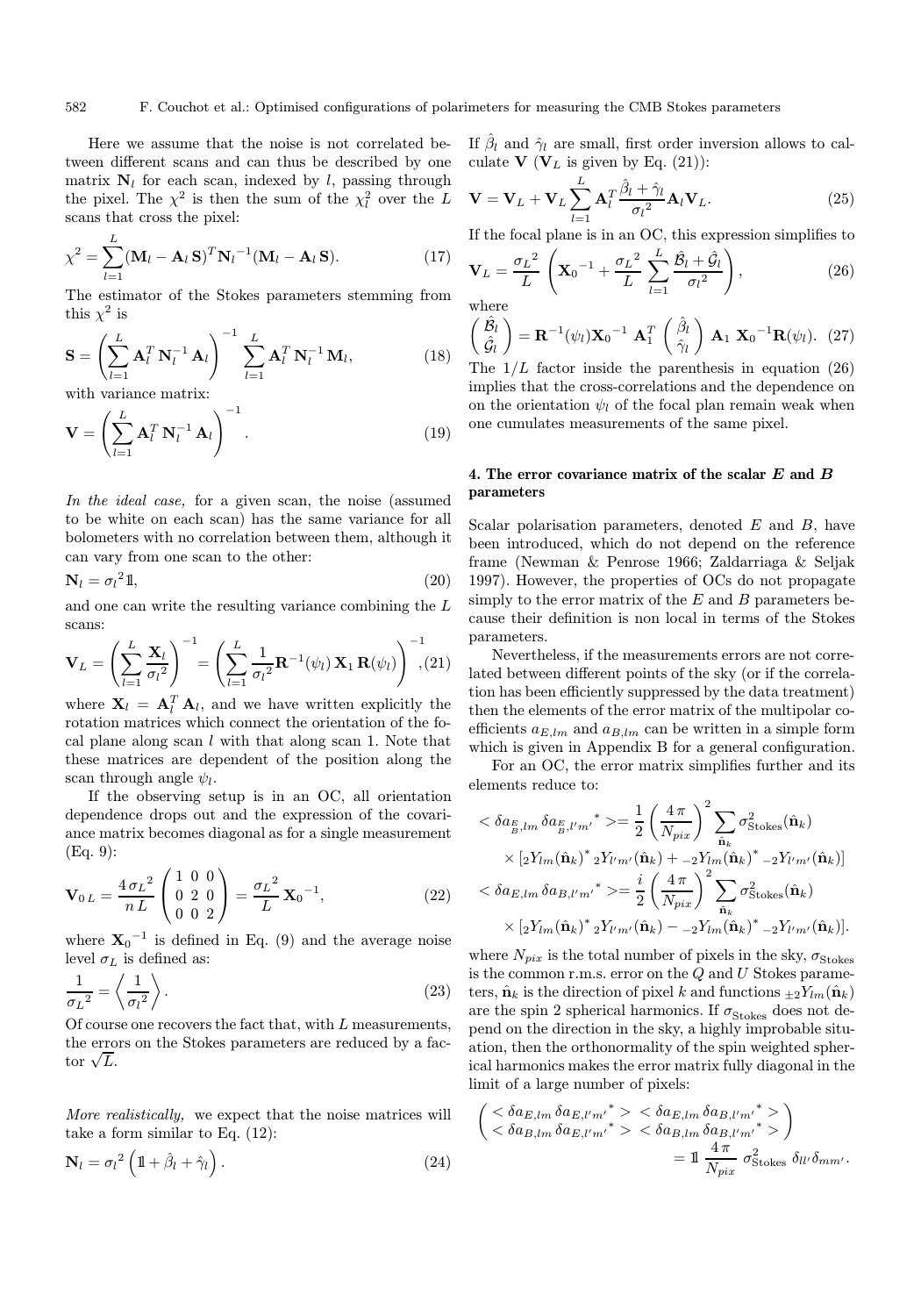Note that, even for unpolarised data, the error matrix between multipolar amplitude is not diagonal unless the r.m.s. error is constant over the whole sky (see for instance Oh, Spergel & Hinshaw 1998).

In the same conditions, the noise matrix of fields  $E$ and  $B$  is also fully diagonal:

$$
\begin{pmatrix}\n\langle \delta E(\hat{\mathbf{n}}) \ \delta E(\hat{\mathbf{n}}') \rangle & \langle \delta E(\hat{\mathbf{n}}) \ \delta B(\hat{\mathbf{n}}') \rangle \\
\langle \delta B(\hat{\mathbf{n}}) \ \delta E(\hat{\mathbf{n}}') \rangle & \langle \delta B(\hat{\mathbf{n}}) \ \delta B(\hat{\mathbf{n}}') \rangle\n\end{pmatrix} = 1\!\!1 \sigma_{Stokes}^2 \ \delta_{\hat{\mathbf{n}}\hat{\mathbf{n}}'}.
$$

# 5. Conclusion

In this paper we have shown that, if the noise of the polarimeters have nearly equal levels and are approximately uncorrelated, these detectors can be set up in "Optimised Configurations". These configurations are optimised in two respects: first the volume of the error ellipsoid is minimised, and second the error matrix of the inferred Stokes parameters is approximately diagonal in all reference frames. This remains true even if one combines information from numerous measurements along different scanning circles. Such "Optimised Configurations", with 3 and 4 polarimeters, have been proposed by the Planck High Frequency Instrument consortium (HFI Consortium, 1998) for the three channels where it is intended to measure the CMB polarisation.

#### Appendix A: The conditions for an OC

In this appendix, we show that conditions (8) diagonalise the error matrix  $V$  of the Stokes parameters and minimise its determinant, if the noises in the  $n$  polarimeters have identical levels and are not correlated. We use the notation:

$$
S_k = \sum_{p=1}^n e^{i k \alpha_p} = |S_k| e^{i \theta_k}, \ k = 2, 4.
$$

It can be seen from Eq. (7) that requiring that the error on I be decorrelated from the errors on  $Q$  and  $U$  is equivalent to the condition:

$$
S_2 = 0.\t\t(A1)
$$

This condition can easily be fulfilled in a configuration where the angles  $\alpha_{\rm p}$  are regularly distributed:

$$
\alpha_p = \alpha_1 + (p-1)\,\delta\alpha, \ p = 1... \ n,
$$
 (A2)

with  $n \geq 3$ ,  $0 < \delta \alpha < \pi$ ,  $\delta \alpha \neq \pi/2$  (see text).

In such configurations, Eq. (A1) becomes:

$$
S_2 = e^{i 2 \alpha_1} \frac{e^{i 2 \pi \delta \alpha} - 1}{e^{i 2 \delta \alpha} - 1} = 0.
$$
 (A3)

The solutions of Eq. (A3) under conditions (A2) reduce to:

$$
\delta \alpha = \frac{\pi}{n}, \text{ with } n \ge 3. \tag{A4}
$$

It is easily seen that conditions (A4) also automatically ensure that  $S_4 = 0$  and therefore that **X** becomes diagonal and assumes the very simple form:

$$
\mathbf{X}_0 = \frac{n}{4} \begin{pmatrix} 1 & 0 & 0 \\ 0 & 1/2 & 0 \\ 0 & 0 & 1/2 \end{pmatrix} \tag{A5}
$$

independent of the orientation of the focal plane. Equation (9) is the consequence of (A5).

The error volume is proportional to the determinant of the error matrix V. Therefore, it is minimum when the determinant of  $X$  (Eq. (7)) is maximum. This determinant can be written as:

$$
Det(\mathbf{X}) = \frac{1}{64} \left[ n^3 - n |S_4|^2 - 2 |S_2|^2 (n - |S_4| \cos(\theta_4 - 2 \theta_2)) \right].
$$
\n(A6)

Because the  $S_k$ 's are sums of n complex numbers with modulus 1,  $|S_k| < n$ , and it is clear from Eq. (A6) that  $n^3$ 

$$
\text{Det}(\mathbf{X}) \le \frac{n}{64},
$$

and that the upper bound is reached if and only if  $S_2 = S_4 = 0.$  (A7)

Conditions (A2) and (A4) have been shown above to imply (A7), and therefore ensure that the determinant of the covariance matrix  $V$  is minimum.

# Appendix B: The general error matrix of the  $E$  and  $B$ multipolar coefficients

Assuming that the data treatment has removed all correlation between different directions in the sky, the matrix elements of the error matrix of the  $E$  and  $B$  multipolar coefficients are:

$$
\langle \delta a_{\frac{E}{B},lm} \delta a_{\frac{E}{B},l'm'} \rangle^* \rangle = \frac{1}{4} \left( \frac{4 \pi}{N_{pix}} \right)^2 \sum_{\hat{\mathbf{n}}_k} \n(\mathbf{N}_{\mathbf{QQ}} + \mathbf{N}_{\mathbf{UU}})(\hat{\mathbf{n}}_k)[2Y_{lm}^* 2Y_{l'm'} + -2Y_{lm}^* -2Y_{l'm'}](\hat{\mathbf{n}}_k) \n\pm (\mathbf{N}_{\mathbf{QQ}} - \mathbf{N}_{\mathbf{UU}})(\hat{\mathbf{n}}_k)[2Y_{lm}^* -2Y_{l'm'} + -2Y_{lm}^* 2Y_{l'm'}](\hat{\mathbf{n}}_k) \n\pm 2i \mathbf{N}_{\mathbf{QU}}(\hat{\mathbf{n}}_k)[2Y_{lm}^* -2Y_{l'm'} - -2Y_{lm}^* 2Y_{l'm'}](\hat{\mathbf{n}}_k), \n\langle \delta a_{E,lm} \delta a_{B,l'm'}^* \rangle = \frac{i}{4} \left( \frac{4 \pi}{N_{pix}} \right)^2 \sum_{\hat{\mathbf{n}}_k} \n(\mathbf{N}_{\mathbf{QQ}} + \mathbf{N}_{\mathbf{UU}})(\hat{\mathbf{n}}_k)[2Y_{lm}^* 2Y_{l'm'} - -2Y_{lm}^* -2Y_{l'm'}](\hat{\mathbf{n}}_k) \n- (\mathbf{N}_{\mathbf{QQ}} - \mathbf{N}_{\mathbf{UU}})(\hat{\mathbf{n}}_k)[2Y_{lm}^* -2Y_{l'm'} - -2Y_{lm}^* 2Y_{l'm'}](\hat{\mathbf{n}}_k) \n- 2i \mathbf{N}_{\mathbf{QU}}(\hat{\mathbf{n}}_k)[2Y_{lm}^* -2Y_{l'm'} + -2Y_{lm}^* 2Y_{l'm'}](\hat{\mathbf{n}}_k),
$$

where  $N(\hat{n}_k)$  is the noise matrix of the Stokes parameters Q and U in the direction  $\hat{\mathbf{n}}_k$  of pixel k.

Acknowledgements. We thank Alex Kim for useful suggestions and for reading the manuscript, and the referee, Uroš Seljak, who suggested to consider the implications on the  $E$  and  $B$ scalar parameters.